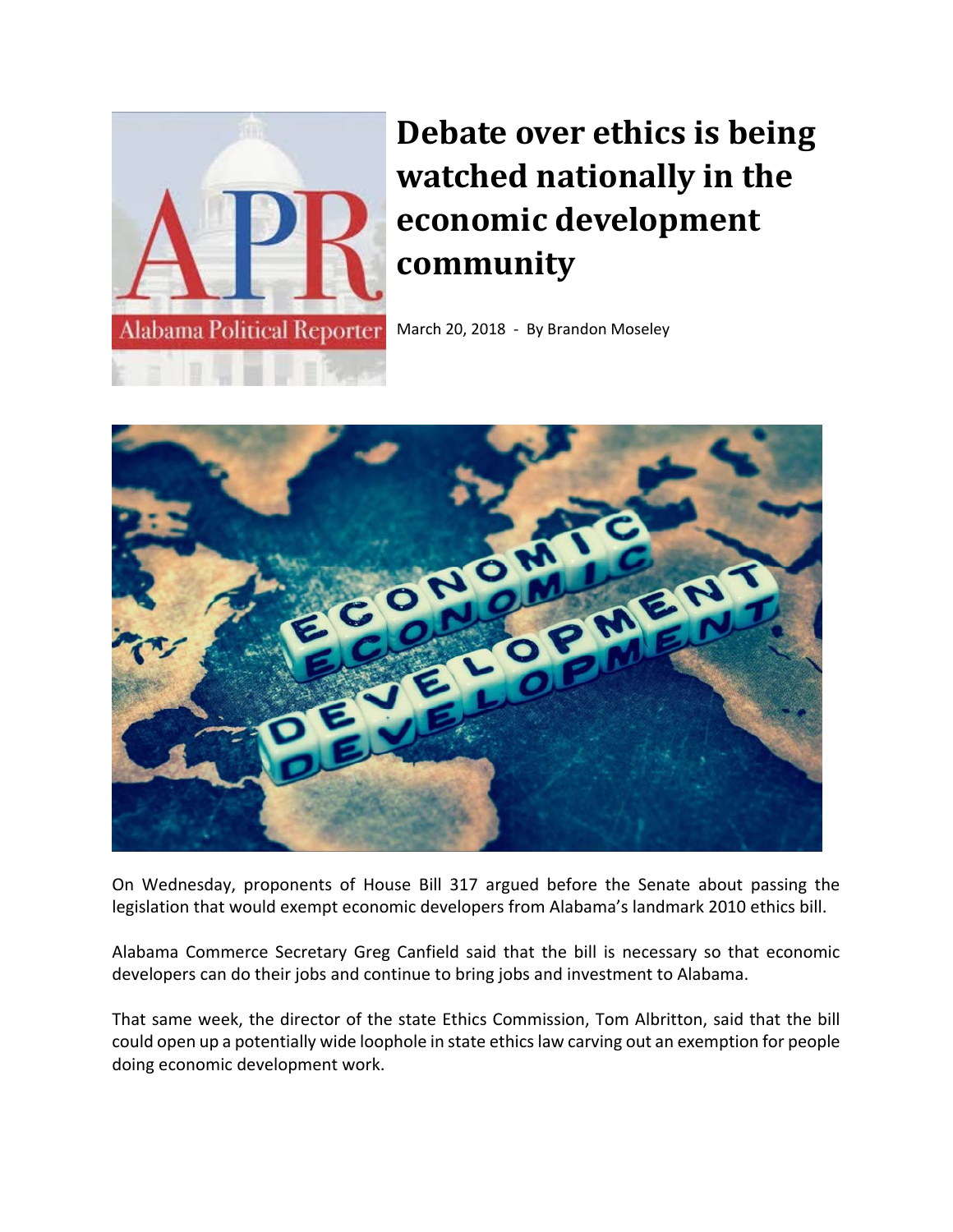"I think it's a bad bill that weakens the ethics law considerably," Albritton said.

The bill exempted economic developers from the definition of lobbyist under the state ethics law.

The bill says that an economic development professional–defined as a person who does full‐time economic development work or works part-time and is "precertified" by the Ethics Commissionshall not be considered a lobbyist.

"It exempts people from the definition of lobbying when I think most people would agree that what they are doing is in fact lobbying," Albritton said. "You are also declaring that the other portions of the ethics act related to a lobbyist's transaction with public officials no longer apply to them. That's where the problem lies in my view."

Canfield said that the press has "mischaracterized the process that we have been engaged in to make sure that we have a workable ethics bill."

Canfield was a state senator in 2010 when the ethics bill was passed.

"We didn't intend for economic development professionals to be under the ethics law," Canfield said.

This became an issue in December 2015 when Detroit based economic developer and attorney Gregory C. Burkart wrote a column in IPT insider titled "The Accidental Lobbyist" in which Burkart, gave the opinion that economic developers are not exempted from the Alabama Ethics Law.

Perhaps coincidentally, Alabama is locked in a bitter battle with Michigan over the siting of automobile manufacturers and their suppliers. Michigan being the longtime number one auto manufacturing state and Alabama the rapidly rising number two auto manufacturing state.

Since this opinion piece was being used against Alabama in some circles, in 2017 Canfield and his team went to the Alabama Ethics Commission for a formal opinion, expecting that the Commission would rule in their favor. Instead Albritton and his staff presented the commission with an opinion agreeing with Burkart and suggesting that economic developers should register as lobbyists, including reporting what companies they are representing.

The Ethics Commission held off actually making a ruling until after the 2018 legislative session. Canfield and the governor requested that state Rep. Ken Johnson, R‐Moulton, introduce HB317, the Alabama Job Enhancement Act.

Jay Garner, with the Site Selector Guild wrote in a letter to Canfield, "There is growing concern among site selectors, regarding ambiguity in Alabama's statutes that can be interpreted as requiring site selectors and other economic development professionals to register as lobbyist to legally negotiate for project incentives. That requirement would be burdensome on-site selectors."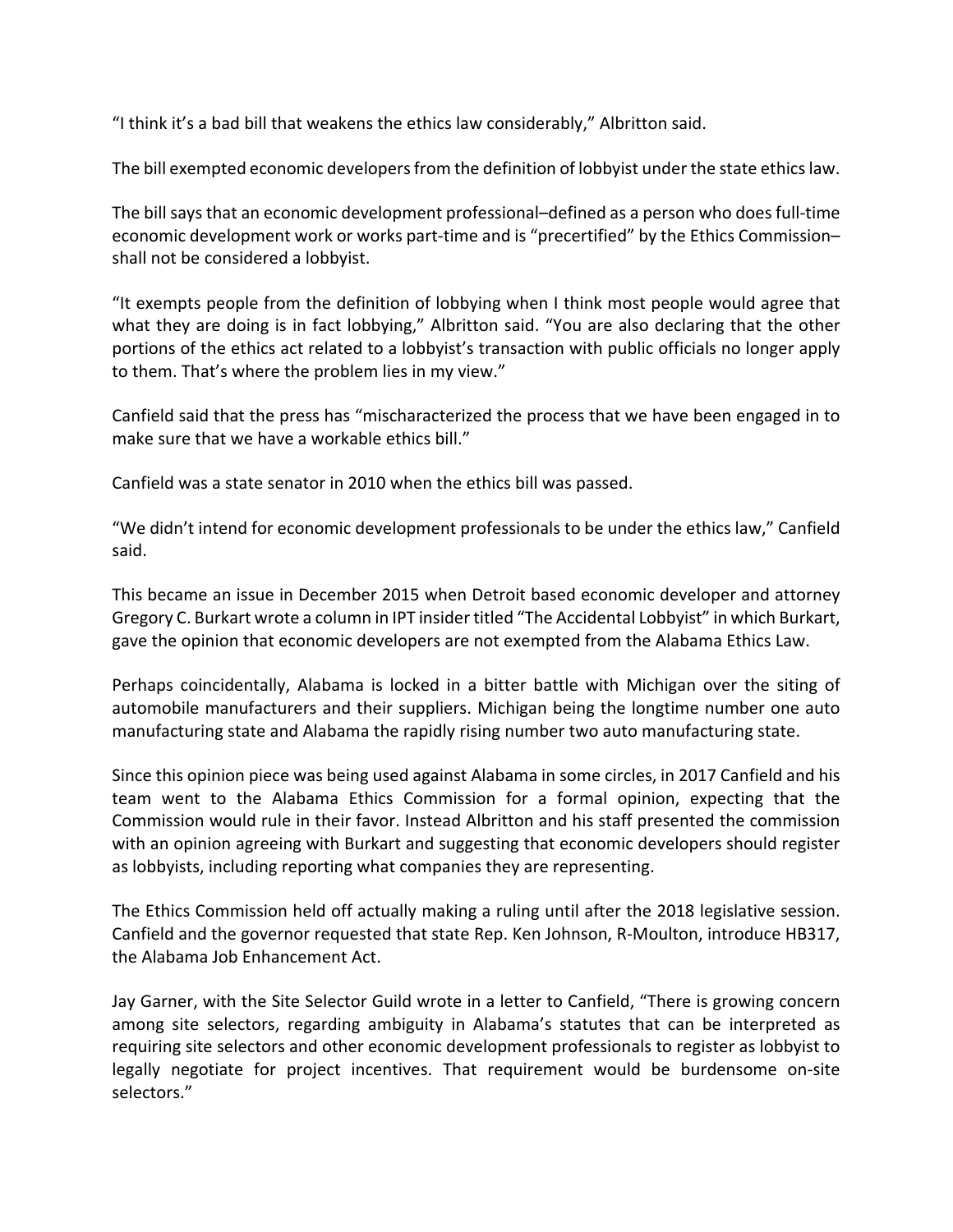The **Alabama Political Reporter** talked with two certified economic developers about what they do and about the bill.

John Boyd is a Princeton, New Jersey, based site selection consultant who provides independent location counsel to leading U.S. and overseas corporations, including Boeing, Chevron, JP Morgan Chase, Pratt & Whitney, Hewlett‐Packard, Dell, JP Morgan Chase, PepsiCo, and other fortune 500 companies. Boyd said that his firm has been very active in Alabama over the past five decades.

Boyd told **APR** that, "We term incentives as a necessary evil. Our clients expect them. Companies demand incentives."

Boyd said that registering as a lobbyist would be, "An additional obstacle in the site selection process."

Boyd said that one thing that has changed in the industry isthat more projects are done in house. Major companies have their own site selectors on staff. Multiple firms, including real estate companies, engineering companies, and construction companies, are involved in a major site selection.

Conceivably all of these would have to register as lobbyists under the Burkart/Albritton interpretation of Alabama's ethics law.

Huntsville‐area economic development consultant and commercial real estate broker Nicole Jones agreed.

"Last year I did a project where we had to move a creek," Jones said. "I couldn't have handled that without the engineers. There are so many experts and consultants involved in selecting a major site now that identifying exactly who is a site selector or economic developer would be so difficult."

Boyd said that the fate of HB317 in the Alabama legislature is "big news in the site selection industry."

Boyd said that Alabama is well positioned to land many projects because of the state's low cost profile, leadership, and right to work status.

**APR** asked Boyd if a possible resolution to this would be for the state to license economic developers.

You have to get a license to be a cosmetologist, insurance agent, or security guard in the state of Alabama, why not create a state licensing board for economic developers that could set education requirements, set codes of conduct, and impose fines and penalties on economic developers who acted inappropriately?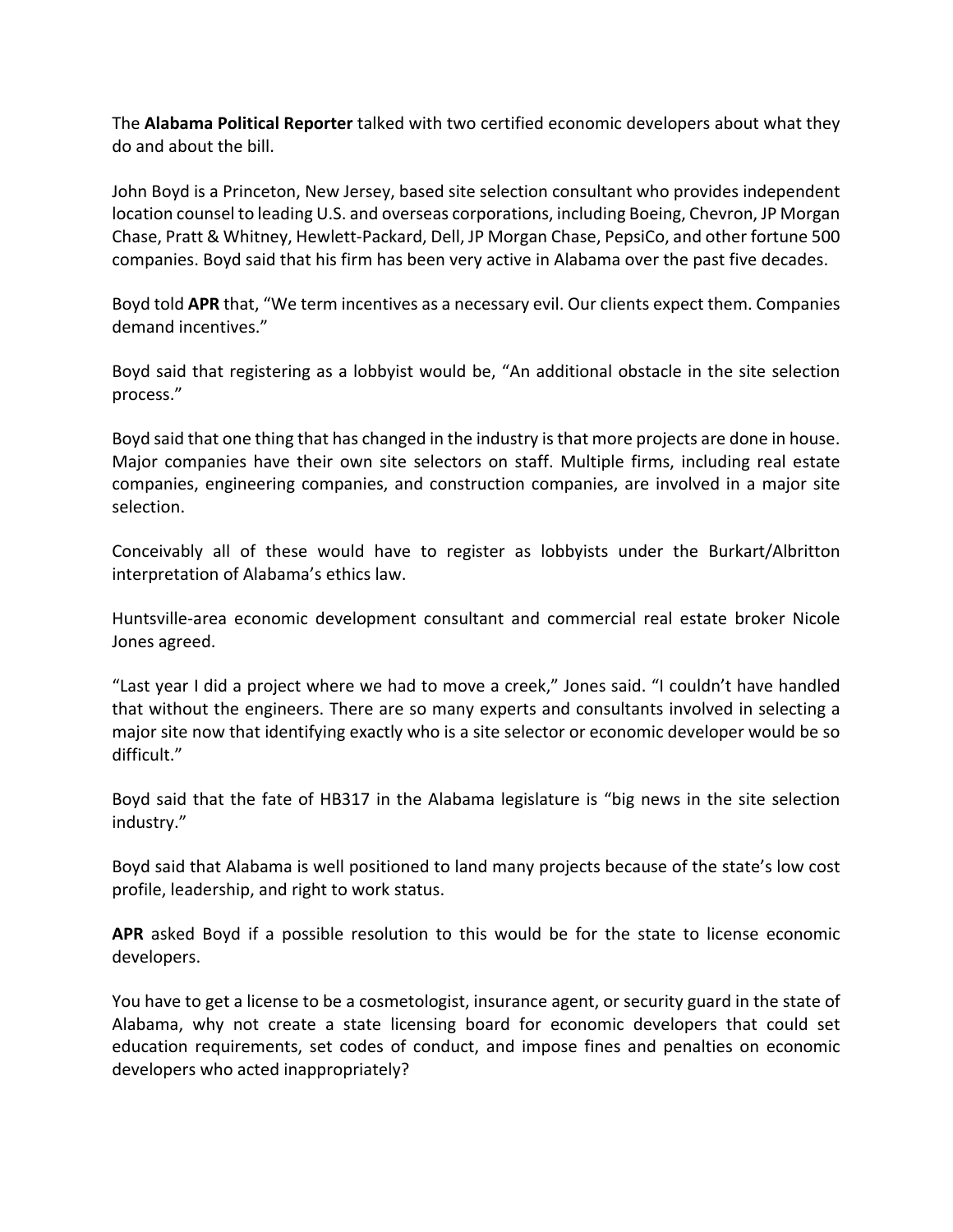Boyd said that is not necessary. Less than five states require a license.

Jones thought that would be too much regulation. I am already licensed as a commercial real estate broker and many other economic developers also carry other licenses.

**APR** asked since you are asking for economic developers to receive a carve out from the state ethics law could you agree to make it illegal for an economic developer to be banned from giving any campaign contributions to any political candidates or elected officials.

Boyd said that it is a compromise he could agree with.

Jones said that she likes to make contributions to candidates that are doing things for the state that she supports; but if she was forced to choose between politics and her job she would choose her job.

**APR** asked if they could support including elected officials and state officials in the state's revolving door ban so that a commerce department employee for example or a member of the legislature could not leave office or government service and then use those contacts to immediately go to work as economic developers.

Boyd said, "I don't think those restrictions should be on the books. There is enormous competition between firms not only for clients but for the best people out there."

Jones said, "I would hire Greg Canfield in a second," but that she could support that as part of a compromise to get the bill passed.

Jones said that she is strongly opposed to "double dipping" that is where someone has one job and works as an economic developer as a part time position.

The most notorious case of this was when the Southeast Alabama Gas District (SEAGD), including the cities of Dothan and Enterprise, hired then Speaker of the House Mike Hubbard, R‐Auburn, as an economic developer while he was speaker. The then director of the Alabama Ethics Commission gave Hubbard "pre‐clearance" for accepting this part‐time job, a state grand jury still indicted Hubbard for this despite the director's letter. The trial judge and the Alabama Supreme Court both ruled that the indictment had legal merit; but ultimately the jury found Hubbard innocent on this count but guilty on 12 other felony ethics counts not related to SEAGD.

Jones said that she would like to know what the members of SEAGD were thinking offering this. Hubbard was unqualified to be an economic developer and there was a conflict of interest.

Both warned that there could be repercussion if Alabama does not fix the "accidental lobbyist" situation.

Boyd said that Birmingham, Huntsville, and Mobile are all poised for significant projects.